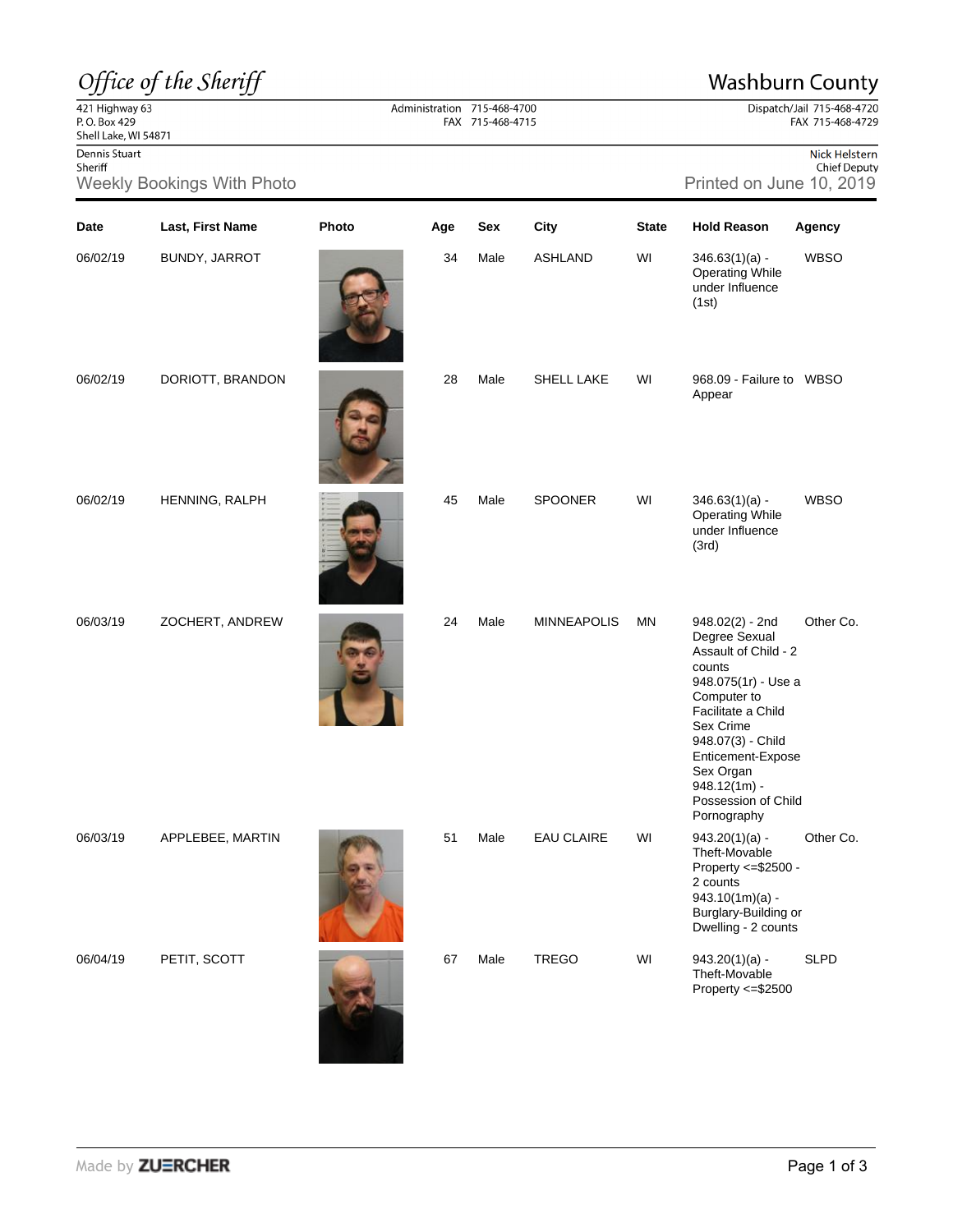| Date     | Last, First Name  | Photo | Age | Sex  | City           | <b>State</b> | <b>Hold Reason</b>                                                                                                                                    | Agency      |
|----------|-------------------|-------|-----|------|----------------|--------------|-------------------------------------------------------------------------------------------------------------------------------------------------------|-------------|
| 06/04/19 | WYLIE, RICHARD    |       | 29  | Male | <b>DANBURY</b> | WI           | 973.10 - Probation BTSO<br>Hold                                                                                                                       |             |
| 06/04/19 | VESTA, JEFFREY    |       | 64  | Male | SPOONER        | WI           | $948.12(1m) -$<br>Possession of Child<br>Pornography                                                                                                  | SPD         |
| 06/05/19 | ALLEN, CHARLES JR |       | 35  | Male | SPOONER        | WI           | 946.49(1)(b) - Bail SPD<br>Jumping-Felony<br>$961.41(3g)(g)$ -<br>Possession of<br>Methamphetamine<br>$961.573(1) -$<br>Possess Drug<br>Paraphernalia |             |
| 06/05/19 | LABO, RONALD      |       | 54  | Male | SPOONER        | WI           | $947.01(1) -$<br><b>Disorderly Conduct</b>                                                                                                            | SPD         |
| 06/05/19 | RIGGLE, DUSTIN    |       | 34  | Male | LOUISVILLE     | KY           | $943.20(1)(a) -$<br>Theft-Movable<br>Property <= \$2500                                                                                               | SPD         |
| 06/05/19 | LABO, RONALD      |       | 54  | Male | <b>SPOONER</b> | WI           | $947.01(1) -$<br><b>Disorderly Conduct</b><br>961.41(3g)(e) -<br>Possession of THC<br>(2nd+ Offense)                                                  | SPD         |
| 06/05/19 | GOSAR, GREGORY    |       | 20  | Male | CHILI          | WI           | 961.41(3g)(e) -<br>Possession of THC                                                                                                                  | <b>SPD</b>  |
| 06/06/19 | DORIOTT, JOSHUA   |       | 26  | Male | SHELL LAKE     | WI           | 943.23(2) - Take<br>and Drive Vehicle<br>w/o Consent                                                                                                  | <b>SLPD</b> |